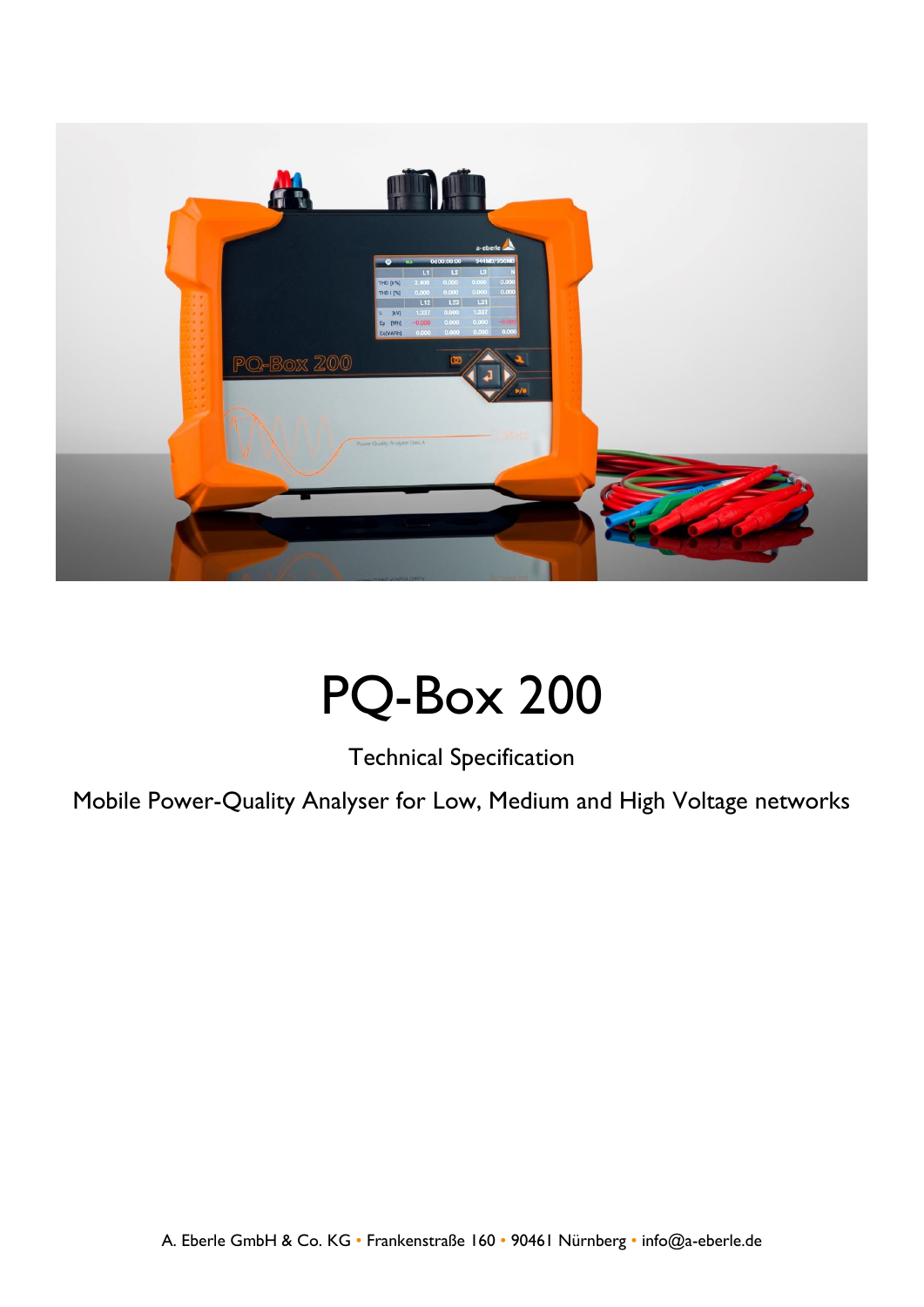

|                                 | <b>Tender Specification</b>                                                                                                                                                                                                                                                                                                                                                                                                                                                                                                                                                                                                                                                                                                                                                                                                                                                                                                                                                                                                                                                                                                                                                                                                                                                                                                                                                                                                                                                                                                                                                                                                                                                                                                                                                                                                                                                                                                                                           |
|---------------------------------|-----------------------------------------------------------------------------------------------------------------------------------------------------------------------------------------------------------------------------------------------------------------------------------------------------------------------------------------------------------------------------------------------------------------------------------------------------------------------------------------------------------------------------------------------------------------------------------------------------------------------------------------------------------------------------------------------------------------------------------------------------------------------------------------------------------------------------------------------------------------------------------------------------------------------------------------------------------------------------------------------------------------------------------------------------------------------------------------------------------------------------------------------------------------------------------------------------------------------------------------------------------------------------------------------------------------------------------------------------------------------------------------------------------------------------------------------------------------------------------------------------------------------------------------------------------------------------------------------------------------------------------------------------------------------------------------------------------------------------------------------------------------------------------------------------------------------------------------------------------------------------------------------------------------------------------------------------------------------|
| Pos. $\vdots$<br><b>General</b> | • The mobile Power-Quality Analyser must be made for measuring 4 voltages and 5 currents in<br>low voltage range and for measurements in medium and high voltage range via instrument<br>transformers.                                                                                                                                                                                                                                                                                                                                                                                                                                                                                                                                                                                                                                                                                                                                                                                                                                                                                                                                                                                                                                                                                                                                                                                                                                                                                                                                                                                                                                                                                                                                                                                                                                                                                                                                                                |
|                                 | • The device must be compliant to IEC 61000-4-30 Ed.3 (2015) and fulfil the requirements for<br>"Class A". A confirmation of the measuring device standard according to IEC 61000-4-30 Class<br>A by an independent test laboratory must be available.<br>• A fault record can be triggered via external trigger input (AC/DC signals from 0 V to 250 V).<br>• For the measurement of 0-1000 mV signals, an AUX input is required. Units and scaling must be<br>freely configurable. (E.g. simultaneous measurement of temperature and 4x voltage, 4x current)<br>• The accuracy limit of voltage- and current inputs must be $\leq 0,1\%$ .<br>• Voltage and current inputs must be able to measure AC and DC values.<br>• Voltage range should be P-P: 0-830V for AC and 1000V for DC measurements, appropriate for<br>measurements in LV systems and at instrument transformers in MV/HV systems.<br>• For the measurement of transient values, the device must contain a measuring card with a<br>sample ratio of at least 4 MHz and a measuring range of -5.000 V to 5.000 V.<br>• Measurement range current: up to 3000 A with flexible current clamps, optional up to 6000 A<br>and mini current clamps for 1A/5A instrument transformers. The analyser must detect the<br>connected clamps by coding and the settings must be set automatically.<br>• The measuring channels must have a sampling rate of at least 40 kHz and a resolution of 24 bit.<br>• The online measurement data (voltage, current, power, power consumption, THD, information<br>about the number of PQ-events and fault records) can be viewed at a colour display.<br>• The analyser must be equipped with a memory of min. 4 GB. The memory card must be easily<br>replaceable by the user. Memory cards up to 32GB will be supported by the device.<br>• The system must provide the monitoring of the threshold values of the following standards:<br>• EN50160<br>• IEC61000-2-2 |
|                                 | • IEC61000-2-4 (class 1, 2, 3)<br>• NRS 048<br>$\bullet$ IEEE519<br>• DACHCZ                                                                                                                                                                                                                                                                                                                                                                                                                                                                                                                                                                                                                                                                                                                                                                                                                                                                                                                                                                                                                                                                                                                                                                                                                                                                                                                                                                                                                                                                                                                                                                                                                                                                                                                                                                                                                                                                                          |
|                                 | • VDE AR 4100                                                                                                                                                                                                                                                                                                                                                                                                                                                                                                                                                                                                                                                                                                                                                                                                                                                                                                                                                                                                                                                                                                                                                                                                                                                                                                                                                                                                                                                                                                                                                                                                                                                                                                                                                                                                                                                                                                                                                         |
|                                 | • The threshold values of EN 50160 and IEC-standard must be fully configurable.                                                                                                                                                                                                                                                                                                                                                                                                                                                                                                                                                                                                                                                                                                                                                                                                                                                                                                                                                                                                                                                                                                                                                                                                                                                                                                                                                                                                                                                                                                                                                                                                                                                                                                                                                                                                                                                                                       |
|                                 | • The device must measure the angle of current- and voltage-harmonics according to IEC 61000-<br>3-12 standard. (Reference the phase angle of each current harmonic is the fundamental of the<br>voltage)                                                                                                                                                                                                                                                                                                                                                                                                                                                                                                                                                                                                                                                                                                                                                                                                                                                                                                                                                                                                                                                                                                                                                                                                                                                                                                                                                                                                                                                                                                                                                                                                                                                                                                                                                             |
|                                 | • The flicker measurement must be class FI according to IEC 61000-4-15 standard.                                                                                                                                                                                                                                                                                                                                                                                                                                                                                                                                                                                                                                                                                                                                                                                                                                                                                                                                                                                                                                                                                                                                                                                                                                                                                                                                                                                                                                                                                                                                                                                                                                                                                                                                                                                                                                                                                      |
|                                 | · Settings like nominal voltage, transformer ratio, measurement range are able to be set via display<br>control (no PC is required)                                                                                                                                                                                                                                                                                                                                                                                                                                                                                                                                                                                                                                                                                                                                                                                                                                                                                                                                                                                                                                                                                                                                                                                                                                                                                                                                                                                                                                                                                                                                                                                                                                                                                                                                                                                                                                   |
|                                 | • The measuring interval must be freely programmable in range of I sec to 30 min.                                                                                                                                                                                                                                                                                                                                                                                                                                                                                                                                                                                                                                                                                                                                                                                                                                                                                                                                                                                                                                                                                                                                                                                                                                                                                                                                                                                                                                                                                                                                                                                                                                                                                                                                                                                                                                                                                     |
|                                 | • The following measuring intervals must be recordable without restriction to the number of<br>values parallel: 200 ms; 3 sec; 1 sec to 30 min (variable); 2 h.                                                                                                                                                                                                                                                                                                                                                                                                                                                                                                                                                                                                                                                                                                                                                                                                                                                                                                                                                                                                                                                                                                                                                                                                                                                                                                                                                                                                                                                                                                                                                                                                                                                                                                                                                                                                       |
|                                 | • The evaluation of standards with 10 min data must be recordable up to 1 year without any loss<br>of data.                                                                                                                                                                                                                                                                                                                                                                                                                                                                                                                                                                                                                                                                                                                                                                                                                                                                                                                                                                                                                                                                                                                                                                                                                                                                                                                                                                                                                                                                                                                                                                                                                                                                                                                                                                                                                                                           |
|                                 | • No pre-selection of measurement values has to be made. The device must be able to compute                                                                                                                                                                                                                                                                                                                                                                                                                                                                                                                                                                                                                                                                                                                                                                                                                                                                                                                                                                                                                                                                                                                                                                                                                                                                                                                                                                                                                                                                                                                                                                                                                                                                                                                                                                                                                                                                           |
|                                 | and record all 3800 parameters for voltage quality and load analyses simultaneously                                                                                                                                                                                                                                                                                                                                                                                                                                                                                                                                                                                                                                                                                                                                                                                                                                                                                                                                                                                                                                                                                                                                                                                                                                                                                                                                                                                                                                                                                                                                                                                                                                                                                                                                                                                                                                                                                   |
|                                 | • The FFT calculation and visualisation of harmonics and interharmonics must provide the<br>spectrum from DC to 20.000 Hz with a resolution of 5 Hz.                                                                                                                                                                                                                                                                                                                                                                                                                                                                                                                                                                                                                                                                                                                                                                                                                                                                                                                                                                                                                                                                                                                                                                                                                                                                                                                                                                                                                                                                                                                                                                                                                                                                                                                                                                                                                  |
|                                 | • The device must be able to calculate and permanently record voltages and current with                                                                                                                                                                                                                                                                                                                                                                                                                                                                                                                                                                                                                                                                                                                                                                                                                                                                                                                                                                                                                                                                                                                                                                                                                                                                                                                                                                                                                                                                                                                                                                                                                                                                                                                                                                                                                                                                               |
|                                 | frequencies of 2 kHz to 9 kHz according to IEC 61000-4-7 standard.                                                                                                                                                                                                                                                                                                                                                                                                                                                                                                                                                                                                                                                                                                                                                                                                                                                                                                                                                                                                                                                                                                                                                                                                                                                                                                                                                                                                                                                                                                                                                                                                                                                                                                                                                                                                                                                                                                    |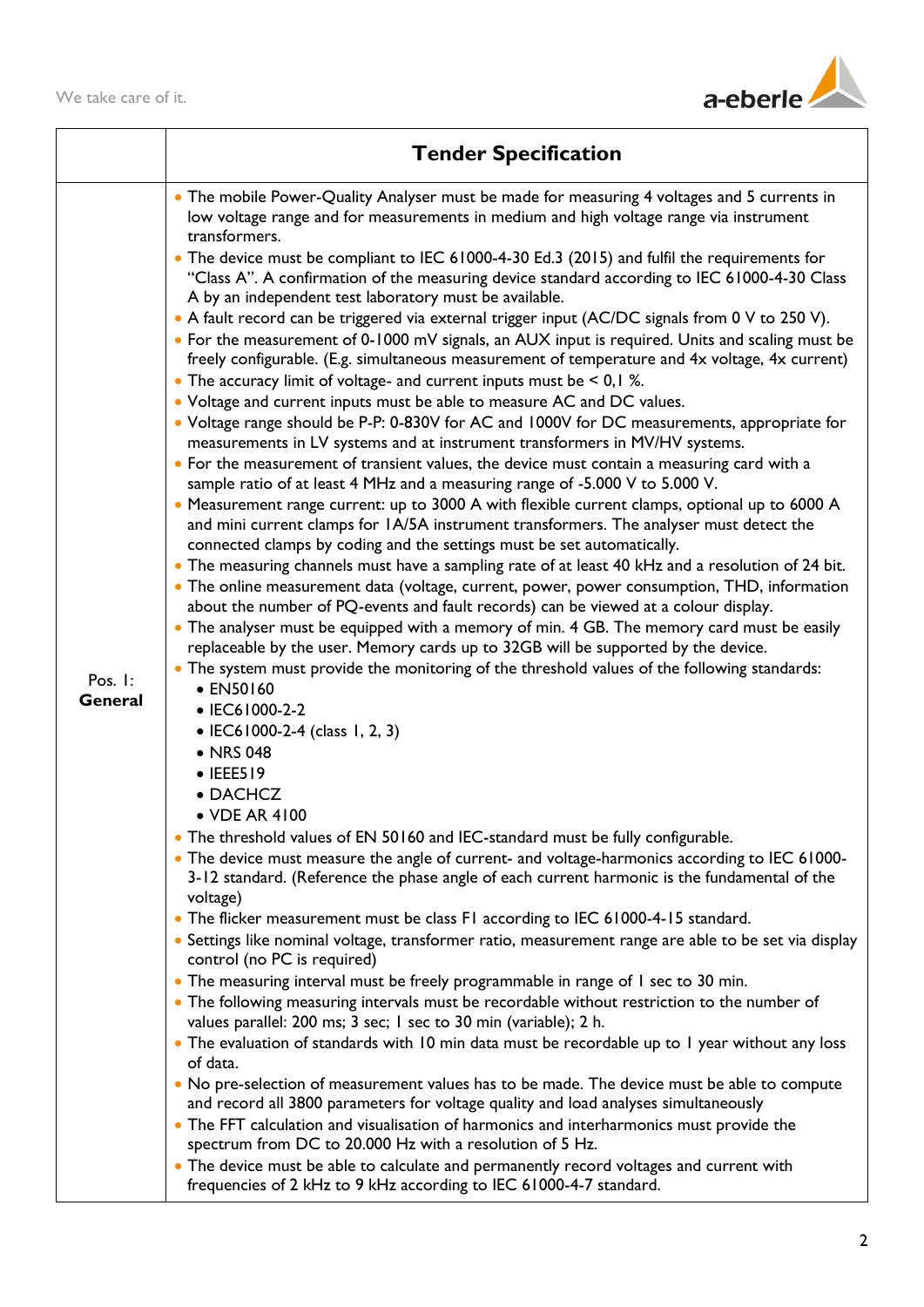

|                             | • Long term data and all triggered events must be measured and recorded simultaneously as<br>phase-to-ground and phase-to-phase values.<br>• Event type, measurement channel, onset, duration and extreme values must be recorded for<br>each type of event. Events are triggered by limit-value violations of EN 50160 or IEC standard or<br>various trigger options.<br>• The trigger thresholds must be fully configurable by the user and independent of the EN 50160<br>or IEC standard settings.<br>• For each trigger event, oscilloscope data and $\frac{1}{2}$ period RMS data must be recorded.<br>• 3 year warranty for the analyser.<br>• The Dimensions of the device must not be greater than 240 mm x 180mm x 50mm<br>• The device must function correctly in the temperature range -20 $^{\circ}$ C to +60 $^{\circ}$ C                                                                                                                                                                                                                                                                                                                                                                                                                                                                                                                                                                                                                                                                         |
|-----------------------------|-----------------------------------------------------------------------------------------------------------------------------------------------------------------------------------------------------------------------------------------------------------------------------------------------------------------------------------------------------------------------------------------------------------------------------------------------------------------------------------------------------------------------------------------------------------------------------------------------------------------------------------------------------------------------------------------------------------------------------------------------------------------------------------------------------------------------------------------------------------------------------------------------------------------------------------------------------------------------------------------------------------------------------------------------------------------------------------------------------------------------------------------------------------------------------------------------------------------------------------------------------------------------------------------------------------------------------------------------------------------------------------------------------------------------------------------------------------------------------------------------------------------|
| Pos. 2:<br><b>Functions</b> | • The following trigger types must be provided:<br>• Under- or overshoot of a predefined RMS value (voltage or current)<br>• Frequency trigger (frequency hopping, under- or overshoot)<br>• Envelope curve trigger<br>• Effective value hopping (voltage or current)<br>• Phase jump $(°)$<br>• Automatic trigger (trigger values are automatically adjusted by the device during<br>measurement)<br>• Trigger events must be recorded as RMS and oscilloscope values. Duration and prehistory<br>can be fully parameterised by the user.<br>• $\frac{1}{2}$ period sampling – recording duration length min. 600 sec.<br>• 20 kHz sampling - recording duration length min. 4.000 msec.<br>. In case of supply disruption, an intern UPS (uninterruptable power supply) must supply the<br>device for up to 4 hours.<br>• The possibility of an external time synchronisation via DCF77 and GPS-time clock is necessary.<br>• The display and all interfaces must be protectable against unauthorized access by a password.<br>• The device must provide theft protection via Kensington lock.<br>• The following measurement variables must be representable as continuous values:<br>• Effective values as minimal, mean and maximum value of 10 min interval<br>• Short- and long-time flicker<br>• Recorded trigger events must be represented as table or graphic.<br>• Triggered events should be evaluable as effective value and/or as oscilloscope curve depending<br>on previous parameterisations. |
| Pos. 3:<br><b>Software</b>  | • The evaluation software must be suitable for Windows 7, 8, 10 & 11 and enable graphical<br>representation and prints of continuous measurement data and trigger events.<br>• The software should be provided as 64-bit version.<br>. In the graphic view, zoom and cursor functions must be available. Reports according to EN<br>50160; IEC 61000-2-2, IEC 61000-2-4 and NRS 048 should be generated automatically.<br>• Effective values, spectral display of harmonics, signal level diagrams and oscilloscope data may be<br>analysed online.<br>• Data export format should be Comtrade, CSV and XML.<br>• A description in English must be attached to the hard- and software. The user interface of the<br>analysing and operating software must be in English.<br>• The software and all updates have to be provided for free and without licenses or dongle.                                                                                                                                                                                                                                                                                                                                                                                                                                                                                                                                                                                                                                         |
| Pos. $4:$<br><b>App</b>     | For the network analyzer, an app for the IOS and Android operating systems must be supplied in<br>parallel to the Windows software. Online measurement data such as voltages, currents, power,<br>energy consumption, THD, voltage and current harmonics as well as information about the<br>number of PQ events and fault records can be displayed via the app. - Settings such as nominal<br>voltage, converter factors, measuring interval can be changed directly via the app.                                                                                                                                                                                                                                                                                                                                                                                                                                                                                                                                                                                                                                                                                                                                                                                                                                                                                                                                                                                                                              |